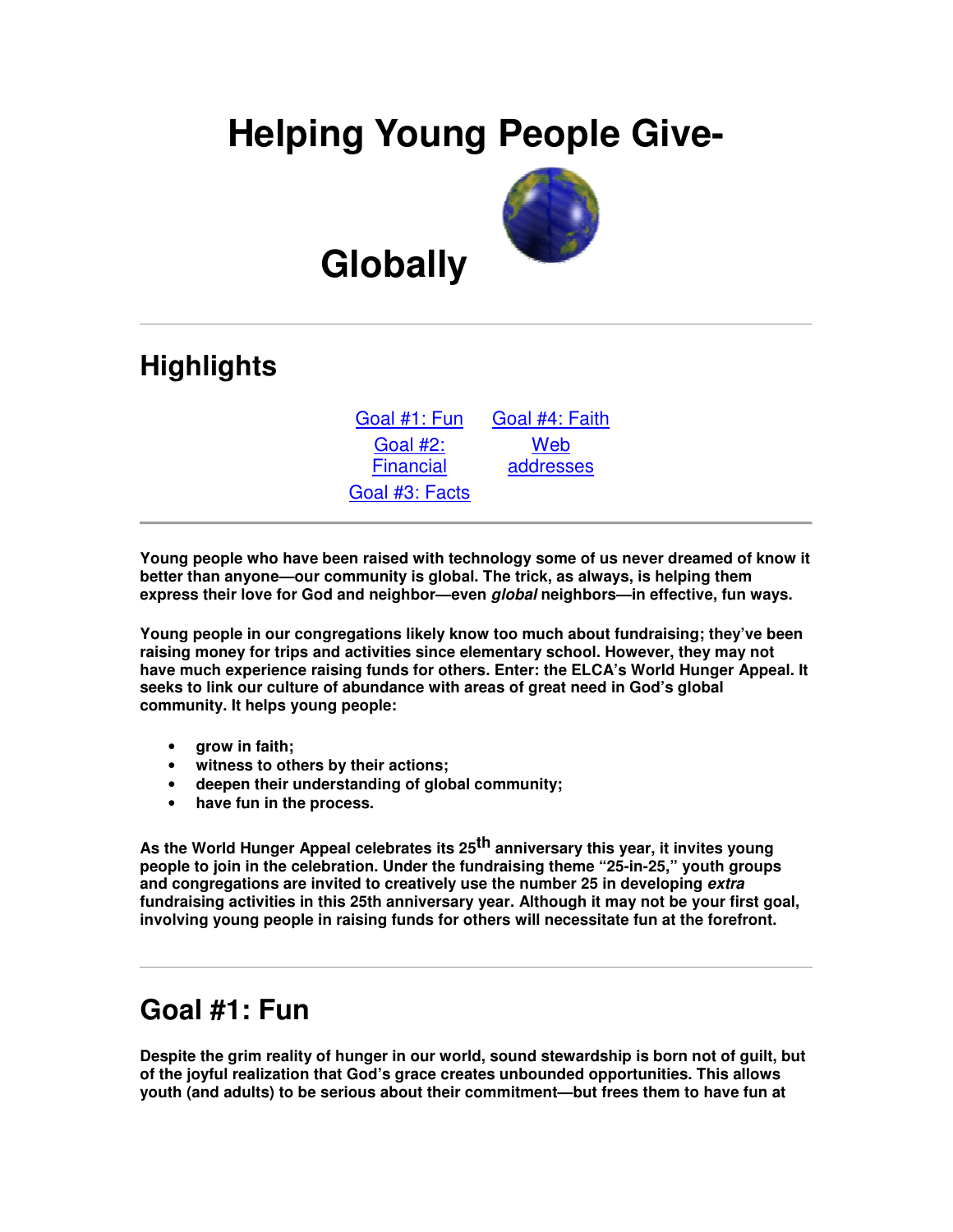**the same time. Simply using this anniversary as a springboard for action is fun. For example:**

- **ask individuals to put 25 cents in a coin roll each day for a given number of weeks;**
- **encourage a group to give or raise the cost of 25 pairs of Nikes;**
- **for a given number of weeks—perhaps 25—give a youth group \$25 or \$250 from the congregational budget or from an individual and ask them to find creative ways to multiply it; use the parable of the talents for discussion and as a guide (Matthew 25:14–30);**
- **sell enough hot dogs at a local fair to buy 25 pigs for our Lutheran World Federation project in Haiti.**

**A churchwide dream is for all congregations and youth groups to participate in special, home-grown, eye-catching, quirky and** *fun* **fundraising activities this year, starting this spring.**

**But there will also be a special 25-day period in the fall—from November 1 (All Saints Day) to November 25 (Thanksgiving)—when all congregations will be invited to celebrate and to renew their commitment to this anti-hunger work. Consider using** *The Real Meal Deal* **(Augsburg Fortress, ISBN 6-0000-7365-8) as a fall retreat for youth in your congregation or with several other congregations. This free resource combines experiential learning and fundraising for world hunger in a day-long structure with many options.**

**A congregational anniversary, a local event, or a secular celebration can also provide the impetus for outward-directed giving. For example,** *Souper Bowl* **(1•800•358•SOUP) is an easy way to collect funds for hunger on Super Bowl Sunday each January. Youth of all denominations ask worshipers to simply drop a dollar into a soup kettle on their way out of church. Each youth group designates where the money goes. ELCA congregations are encouraged to split it between a local charity and the ELCA World Hunger Appeal. Young people report their earnings that same day via the Internet, and then can watch how those dollar bills add up after congregations from across the country have reported their results to a central clearinghouse.**

**Consider other tried-and-true activities, such as the annual fall CROP Walk, which is both fun and effective. If the young people in your congregation are set on raising funds for a summer trip or the 2000 Youth Gathering, urge them to tithe their earnings to world hunger. Ten percent of what they raise for their own needs could go to the Hunger Appeal or disaster relief. Or, challenge them to give 25 percent of their earnings from a particular fundraiser.**

## **Goal #2: Financial**

**Setting a challenging but attainable dollar goal helps young people shift from an "anyoutcome-will-be-OK" mind-set to a "we-can-do-this-if-we-try" approach. Yes, this can be risky. What happens if we fall short of the goal? Keep in mind that when youth enthusiastically set or embrace a goal, the results can be amazing.**

**Just ask folks in the Virginia Synod, where young people attending a fall event took on a specific youth-to-youth challenge (\$250/congregation) and raised nearly \$20,000. In congregations and synods, setting specific fundraising goals invites youth to ponder a**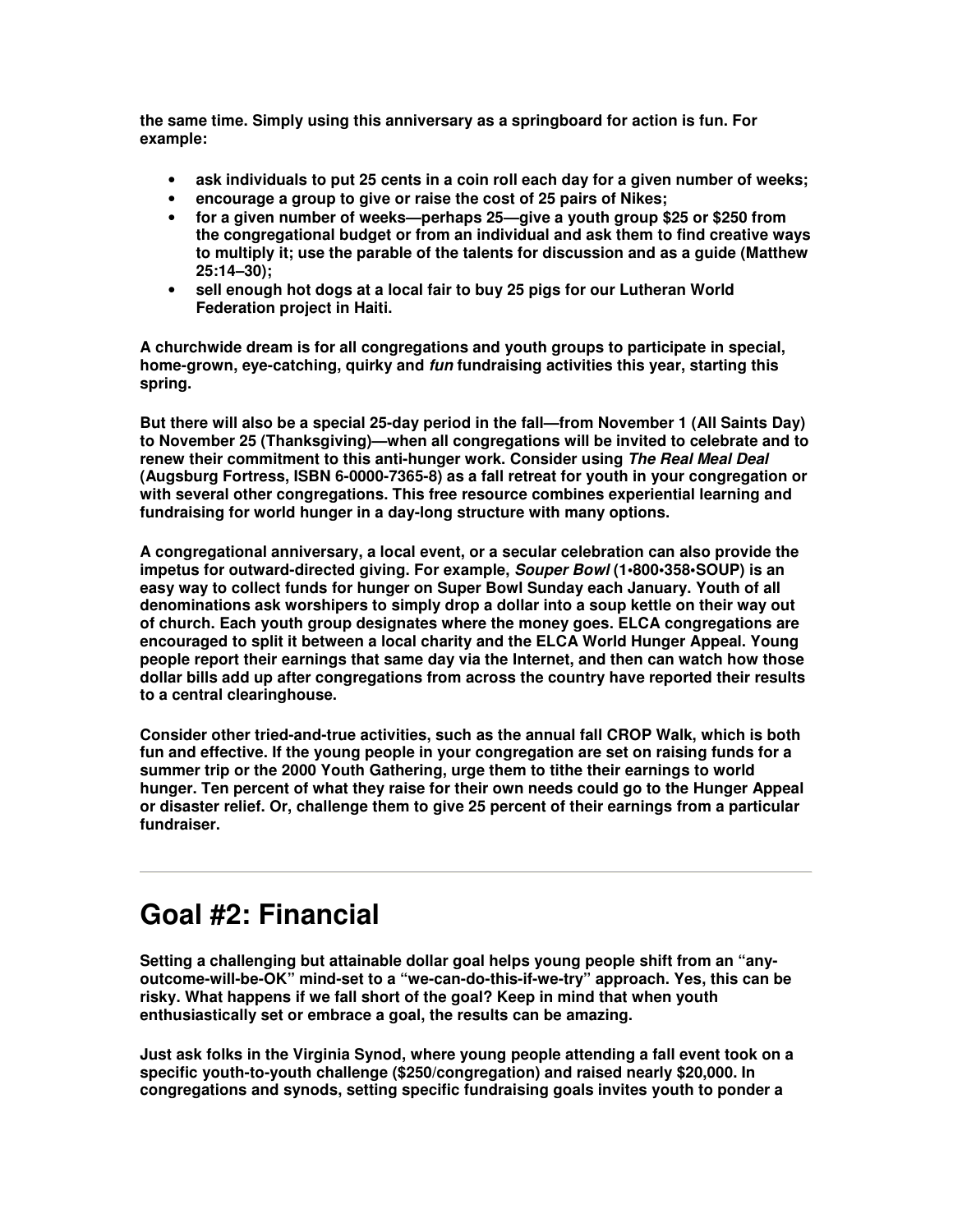**key stewardship question: What is an appropriate financial response to a disaster such as Hurricane Mitch, given the resources of our congregation?**

**Finding a match for what youth raise can provide extra encouragement, and teaches young people how to multiply resources. Matching can occur in at least three ways:**

**\*From a fraternal organization, such as Lutheran Brotherhood or Aid Association for Lutherans. They often match funds raised for world hunger and disasters.**

**\*From an individual in the congregation.**

**\*From the congregation itself. Young people issue a challenge to members of their congregation to match what they raise.**

**When \$1 suddenly becomes \$2, enthusiasm and increased giving is often the result.**

#### **Goal #3: Facts**

**Incorporate education into the fundraising process. Choose some key facts you'd like youth to know about the global community—facts that clarify why funds are needed and what difference their action will make. Invite them to find creative ways to teach key facts to the congregation or Sunday school. Used in connection with fundraising efforts, a presentation, newsletter article, skit, or quiz broadens the entire experience.**

**ELCA Web sites provide on-line information—from facts as specific as what \$1 can buy in emergency situations to more complex information about sustainable development. The ELCA World Hunger Appeal will collect and post on its Web site new fundraising ideas being generated in congregations. Send youth on a fact-finding mission to this Web site and others listed at the end of this Help Sheet.**

**Facts connect with the mind; faces often touch the heart. Resources are available that show the human face of these facts. Posters, stories and videos are either included or listed in the Hunger Packet, which is mailed to each congregation in May or available from the ELCA World Hunger Appeal office in Chicago. Speakers who can paint "word pictures" of these faces may be available locally. Call your synod hunger coordinator (directly or through your synod office) or Lutheran World Relief (1•800•532•6350). The ELCA World Hunger program will collect and post on its Web site new fundraising ideas generated by congregations.**

**Avoid the lure of the "child sponsorship" fundraisers, which effectively provide moving images of children, but which often spend** *three times* **more on administration and fundraising than does our own church's hunger program.**

#### **Goal #4: Faith**

**Fundraising can be seen as a mechanical exchange of money or as a way to deepen the stewardship of God's creation. Fundraising to fight world hunger helps young people take**